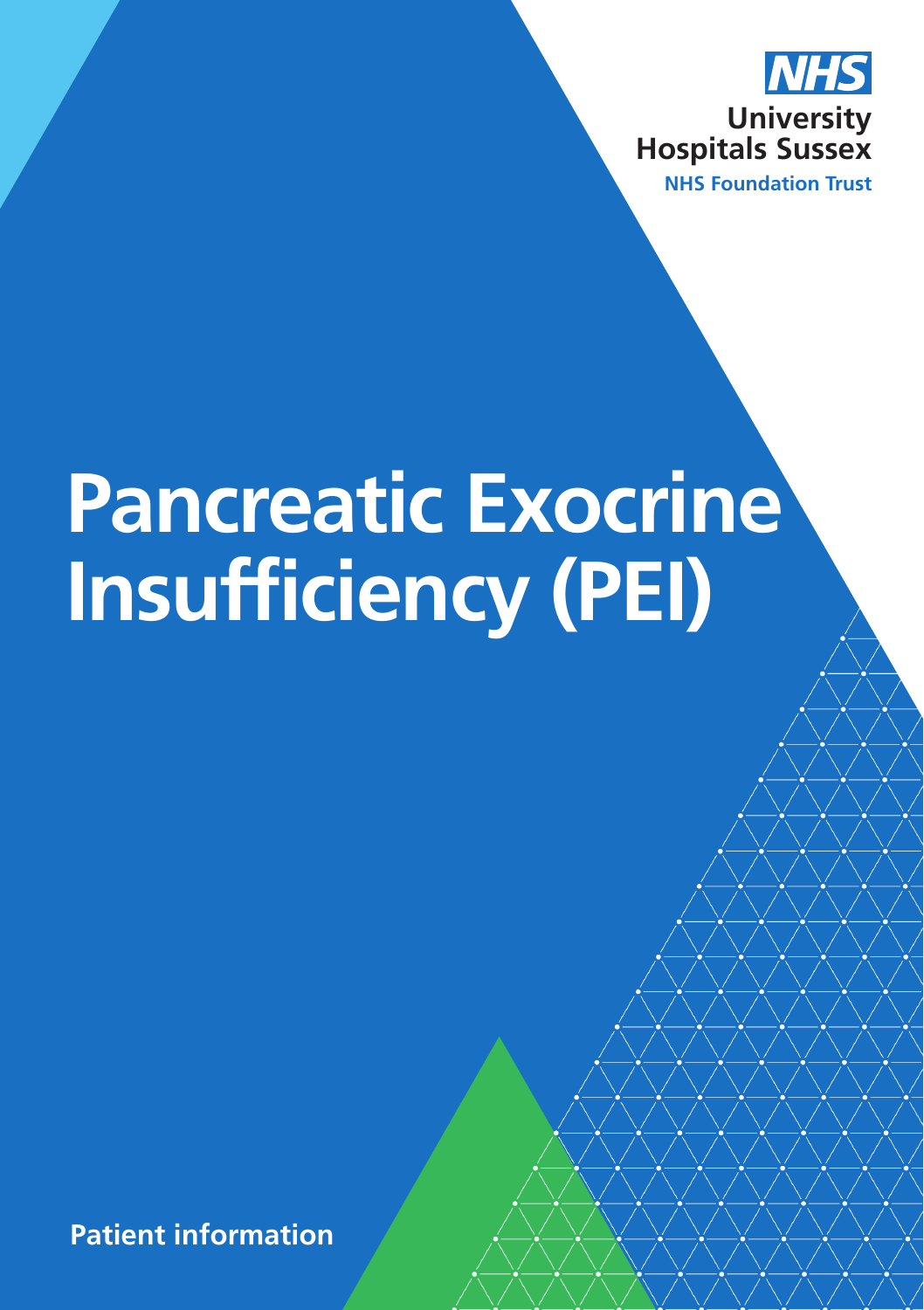## **What does my pancreas do?**

The pancreas produces enzymes, which help you to digest food. These enzymes break up proteins, fats and carbohydrates from the food that you eat, into smaller pieces which your intestines can then absorb. Your pancreas also produces insulin, which controls your body's glucose levels.

## **What is pancreatic exocrine insufficiency?**

Pancreatic exocrine insufficiency (PEI) means that your pancreas can't produce enough enzymes to digest your food properly. This means that your body can't absorb enough nutrients, proteins and vitamins from your food. In severe cases, this will mean that you lose weight and run low on certain vitamins, particularly fat-soluble vitamins (A, D, E & K).

However, before these problems appear, most people notice that the food which is not being absorbed properly goes 'straight through' the small bowel into the colon. This causes diarrhoea (loose, runny poo), wind, cramps, bloating or Steatorrhoea (where too much fat in your poo causes bad-smelling, greasy, yellow diarrhoea which is difficult to flush).

#### **What are the causes of pancreatic exocrine insufficiency?**

Anything which affects your pancreas can cause pancreatic exocrine insufficiency, for example: acute or chronic pancreatitis, pancreatic surgery, cystic fibrosis or even pancreatic cancer. Other conditions such as gastric-bypass surgery and coeliac disease are also associated with PEI.

Most commonly however, there is no obvious reason why someone has developed PEI. Unless there are symptoms which suggest that you have one of these other conditions, we would not usually investigate any further to find out why you have PEI.

# **How is pancreatic exocrine insufficiency treated?**

PEI is treated by taking supplements to replace the enzymes that your pancreas can't produce. Taking these supplements WITH FOOD will allow your body to absorb nutrients normally again and stop the symptoms which come from poor absorption.

These enzyme supplements are called Pancreatin, but are produced under brand-names such as: Creon®, Pancrex®, Nutrizym®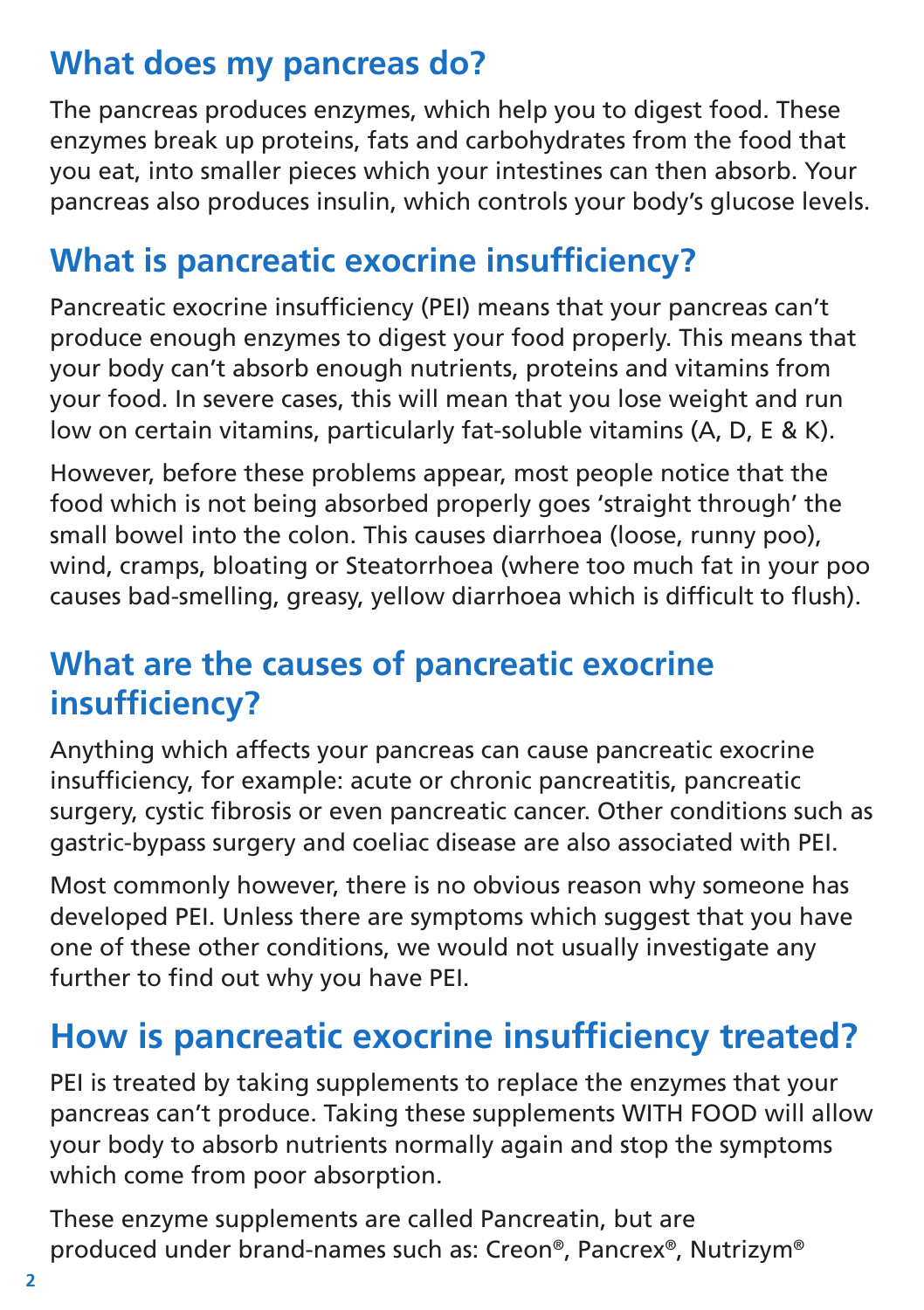and Pancrease®. Creon is the most commonly used variety. The supplements can be taken as powders, tablets or capsules.

All of these enzyme supplements start out as porcine (pig) enzymes. However, they have been deemed acceptable for use by the chief Rabbi and also by most Muslim groups, due to the lack of alternative treatment and the extensive processing which they have undergone.

# **When should I take Creon®?**

These tablets need to be taken every time you eat a meal, have a milky drink, or a snack. It is very important that you take the supplements WITH the food. They must go through your gut with the meal in order for them to work.

The tablets / capsules need to be swallowed whole, with water, not crushed or chewed. Do not hold the tablets in your mouth, because if they dissolve they could irritate the inside of your mouth.

If you find the tablets or capsules difficult to swallow, then there is a powder alternative.

## **How much Creon® should I take?**

Creon® comes in different unit strengths (for example, Creon®25 000 or Creon®40 000). The amount that you need to take will depend on how severe your PEI is and how much you are eating.

A standard starting-dose would be 40 000 units with each main meal and 25 000 with a snack or a milky drink. It sounds like a lot, but a healthy pancreas produces 720,000 units or more for just a small meal.

A larger meal, or meals that contain more fat (such as curry, pizza, pastry, fried food), will need more enzymes to digest. In these situations simply take two, or more, of the 40,000 unit capsules with the meal.

It is also important to remember to take supplements when you have a snack containing a lot of fat, particularly crisps, cake and chocolate. There is no maximum to the amount of Creon that you can take. Any extra enzymes will just pass through your system without harming you. However, people commonly make the mistake of not taking enough enzyme supplements. If your symptoms persist, try to gradually increase the dose that you are taking. It may take some time to work out the best dose for you.